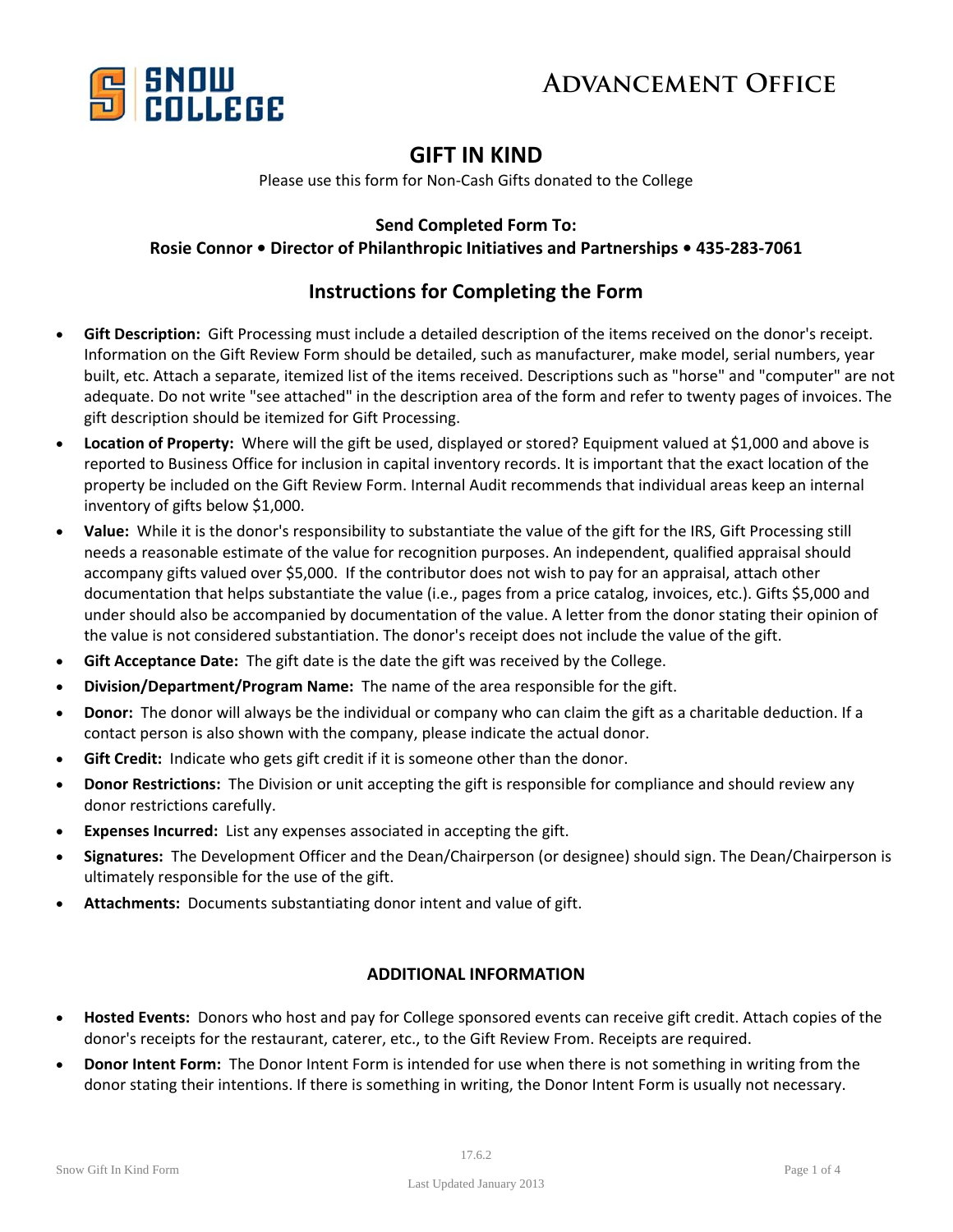

## **ADVANCEMENT OFFICE**

### **Gift Review Form**

Gift Description: (attach itemized list if necessary and include model, make, serial numbers, etc)

|                                                                                                                                                                                                                                           | (room, building, street address) |             |
|-------------------------------------------------------------------------------------------------------------------------------------------------------------------------------------------------------------------------------------------|----------------------------------|-------------|
|                                                                                                                                                                                                                                           |                                  |             |
| Value (as specified per donor documentation): \$                                                                                                                                                                                          |                                  |             |
|                                                                                                                                                                                                                                           |                                  |             |
| <b>Donor Name:</b> <u>Contract Contract Contract Contract Contract Contract Contract Contract Contract Contract Contract Contract Contract Contract Contract Contract Contract Contract Contract Contract Contract Contract Contract </u> |                                  |             |
|                                                                                                                                                                                                                                           |                                  |             |
| Address and the contract of the contract of the contract of the contract of the contract of the contract of the contract of the contract of the contract of the contract of the contract of the contract of the contract of th            |                                  |             |
|                                                                                                                                                                                                                                           |                                  |             |
|                                                                                                                                                                                                                                           |                                  |             |
|                                                                                                                                                                                                                                           |                                  |             |
|                                                                                                                                                                                                                                           |                                  |             |
|                                                                                                                                                                                                                                           |                                  |             |
|                                                                                                                                                                                                                                           |                                  |             |
| Signature                                                                                                                                                                                                                                 |                                  | <b>Date</b> |
|                                                                                                                                                                                                                                           |                                  |             |
| Expenses incurred in accepting this gift (transportation, storage, maintenance, insurance, security, etc.):<br>Signature                                                                                                                  |                                  | Date        |
| Donor Intent Form <b>DepartManne Interval Signed Letter from Donor</b><br>Qualified Appraisal (if the donation is valued at \$5,000 or more, required per IRS regulations)                                                                | $\Box$ Substantiation of value   |             |
|                                                                                                                                                                                                                                           |                                  |             |
| <b>Approvals</b><br>Advancement Officer: 1988 1999<br><b>Required Attachments</b><br>Vice President for Business & Finance: Nice President for Business & Finance:<br><b>Signature</b>                                                    |                                  | Date        |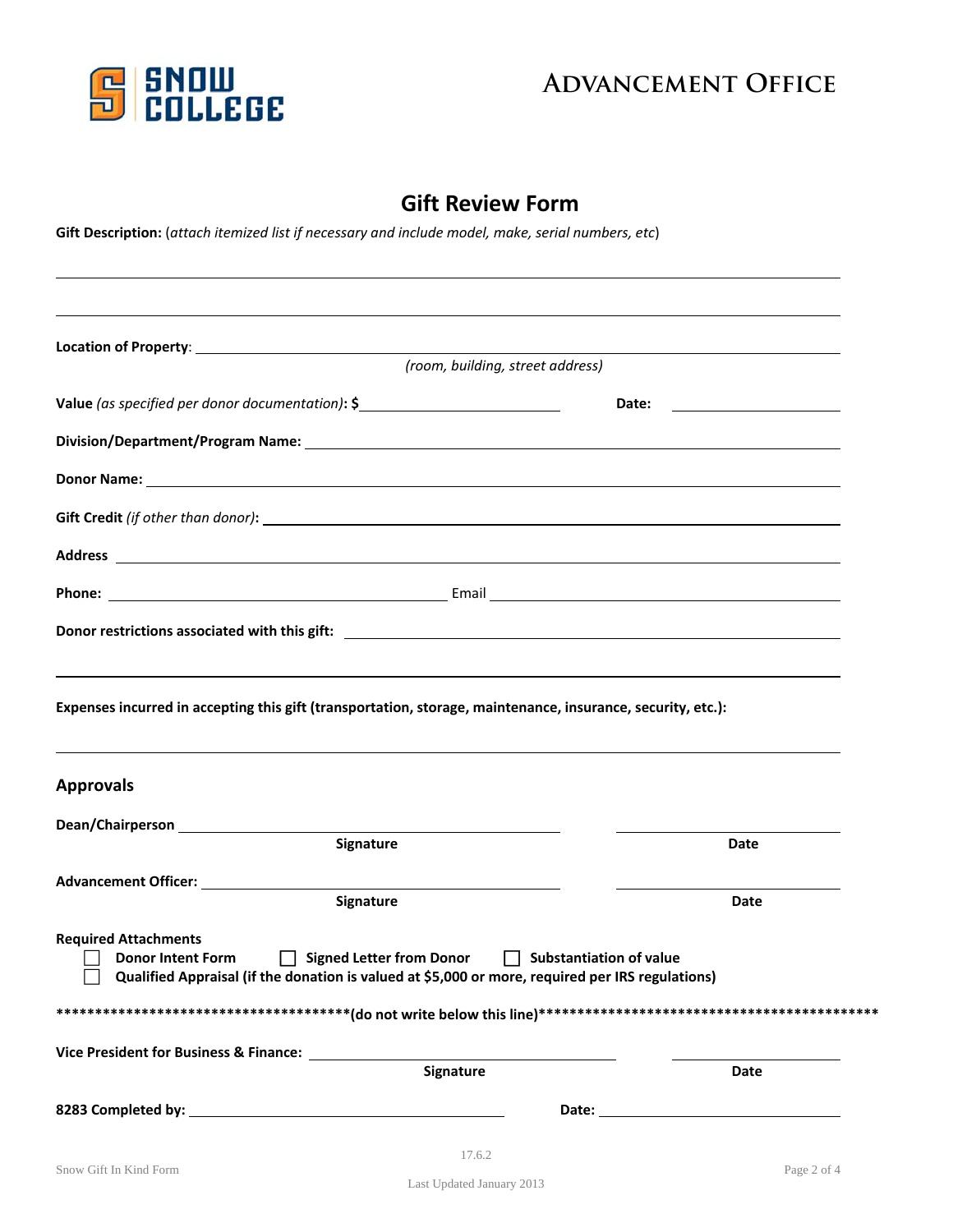**SNOW<br>COLLEGE** 5

**Fund Name: <u><b>Eund Name: CO EU**</u>

# **Advancement Office**

### **Donor Intent Form This document recognizes the gift intentions of:**

| <b>PRINTED NAME OF DONOR</b>                                                                                                                 |                                                                                                                                                                                                                                                                                 |      |  |
|----------------------------------------------------------------------------------------------------------------------------------------------|---------------------------------------------------------------------------------------------------------------------------------------------------------------------------------------------------------------------------------------------------------------------------------|------|--|
| To Snow College through the Office of Advancement.                                                                                           |                                                                                                                                                                                                                                                                                 |      |  |
| <b>GIFT DESCRIPTION:</b>                                                                                                                     |                                                                                                                                                                                                                                                                                 |      |  |
|                                                                                                                                              |                                                                                                                                                                                                                                                                                 |      |  |
| <b>DONOR STIPULATIONS OR LIMITATIONS</b><br>This gift is to be used by Snow College as follows: (Select One)<br>$\Box$ UNRESTRICTED PURPOSES | (Date)                                                                                                                                                                                                                                                                          |      |  |
| $\Box$ RESTRICTED PURPOSES                                                                                                                   | Gift to be retained and used for designated purpose (Please provide details below.)<br>Gift may be sold, proceeds used for designated purpose.* (Please provide details below.)<br>Gift will be sold and proceeds used for designated purpose.* (Please provide details below.) |      |  |
| <i>*SSN or TIN</i><br>gifts-in-kind valued at more than \$5,000 that may or will be sold                                                     | must be included for individuals who have contributed for individuals who have contributed                                                                                                                                                                                      |      |  |
| Restrictions approved on behalf of Snow College by:                                                                                          |                                                                                                                                                                                                                                                                                 |      |  |
| <b>Printed Name</b>                                                                                                                          | Signature                                                                                                                                                                                                                                                                       | Date |  |
| ownership rights to Snow College.                                                                                                            | Donor warrants he/she holds full and legal ownership rights to the above described gift and transfers said                                                                                                                                                                      |      |  |
| Donor Printed Name                                                                                                                           | Donor Signature                                                                                                                                                                                                                                                                 | Date |  |

Last Updated January 2013